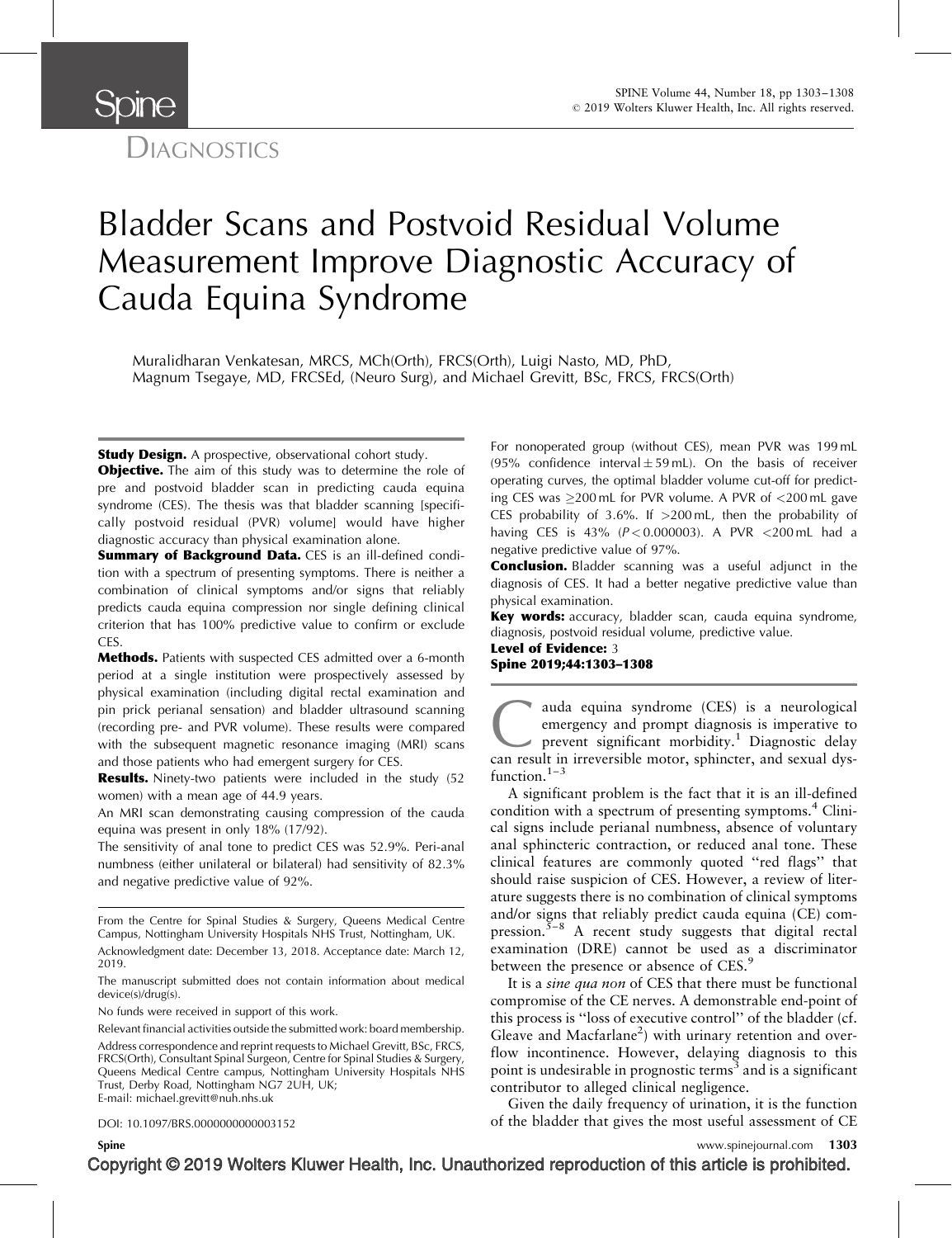integrity. Formal urodynamic assessment is impractical in the most clinical settings where CES is suspected, hence the dearth of related data in the CES literature. However, ultrasound bladder scan devices are cheap and available in most family practices and emergency departments (EDs). These devices have high accuracy in measuring pre- and postvoid residual (PVR) volumes. The utility of bladder scanning would be supporting the earlier diagnosis of CESI when there was incomplete voiding of urine but still detrusor activity and sphincteric control.

We therefore set out to determine the role of pre and postvoid bladder scan in predicting CES.

Our thesis was that bladder scanning and specifically PVR volume would have higher diagnostic accuracy than physical examination alone.

## MATERIALS AND METHODS

We analyzed our prospective spinal on-call electronic database specifying CES referrals over a 6-month period from November 1, 2015, to April 30, 2016. The unit is the regional tertiary spinal service serving a catchment population of 4.7 million. We included patients referred to our emergency service with suspected CES on clinical grounds alone and requiring MRI evaluation before intervention if appropriate. This includes patients referred from our ED (circa 200,000 new patient attendances per year), direct referral from General practitioners, and those patients transferred from peripheral district general hospitals for specialist spinal on-call assessment and MRI service. We excluded patients who had undergone emergency surgery after being referred with an MRI scan that confirmed a large lumbosacral disc prolapse and CE compression. Electronic case records were reviewed, and information collated include demographics, presenting symptoms and signs, pre- and postvoid bladder scan volumes, and outcome of MRI. Our unit policy is that every suspected CES patient has prevoid volume and PVR bladder volume measured by transabdominal ultrasound after adequate analgesia and before MRI. The bladder scans were performed as part of the initial clinical assessment on admission to the spinal unit. Only patients with a complete data set of bladder scans, MRI, and documented outcome were included in this study.

All patients referred to our unit had been initially assessed by at least one doctor whose seniority level ranged from senior practitioner (in the case of family medicine referrals) or at least junior resident status (ED or other hospital specialties). On admission to the unit, the patients were reassessed by senior Board-eligible clinical fellows; where there were potential incongruous physical findings from the chart review, the fellows' elicited signs were preferred. The bladder scanner used was a Bardscan IIs Real Time Ultrasound Bladder Scanner ([www.bardmedical.co.uk\)](http://www.bardmedical.co.uk/)

# Statistical Methods

Categorical variables were compared using Chi-squared tests with Yates correction where small numbers existed. Sensitivity, specificity, positive predictive value, and negative predictive value were calculated using standard techniques. The 95% confidence interval (95% CI) of these values was determined using the Newcombe method.<sup>[11](#page-5-0)</sup> Logistic regression was used to determine the odds ratio (OR) values  $(P < 0.05)$ . A receiver operator curve was constructed to determine the optimum cuff-off point of post-micturition bladder volume to maximize the specificity and sensitivity for PVR volume. The area under the receiver operator curve was calculated and determined the accuracy of using this cut-off.

# RESULTS

Ninety-two patients were admitted with suspected CES through the on-call service during the 6-month study period. There were 52 women; the mean age of the cohort was 44.9 years (14–89 years). Table 1 summarizes proportion of patients presented with loss of perianal pin prick sensation and absent or reduced anal tone on DRE.

The range and proportion of specialties making these referrals are summarized in Figure 1.

A positive MRI scan (i.e., a large lumbosacral disc prolapse occupying the majority of the canal cross-sectional area sufficient to compress the CE) was present in only 18% (17/92) of clinically suspected cases. All MRI scans were independently reported by senior (attending status) musculoskeletal radiologists and verified by the operating surgeon during the decompression procedure. All underwent emergent surgical intervention in the form of discectomy and decompression. Table 1 compares the prevalence of the physical signs in the nonoperated group compared with those who had surgery.

Given the subjective nature of DRE, we defined a positive result for assessing anal tone as either reduced or absent. Negative was when tone was deemed normal. Give these definitions sensitivity of anal tone to predict CES in our series was 52.9%. Perianal numbness either unilateral or bilateral has sensitivity of 82.3% and negative predictive value of 92%.

| <b>TABLE 1. Prevalence of the Physical Signs in the Nonoperated Group Compared with Those who had</b><br><b>Surgery</b> |               |                 |  |  |  |
|-------------------------------------------------------------------------------------------------------------------------|---------------|-----------------|--|--|--|
| <b>Signs</b>                                                                                                            | Nonoperative  | <b>Operated</b> |  |  |  |
| Reduced perianal sensation                                                                                              | $(42/75)$ 56% | $(12/17)$ 82%   |  |  |  |
| Reduced anal tone                                                                                                       | $(25/75)$ 33% | $(4/17)$ 24%    |  |  |  |
| Absent anal tone                                                                                                        | $(3/75)$ 4%   | $(5/17)$ 29%    |  |  |  |
| Loss of voluntary anal "squeeze"                                                                                        | $(3/75)$ 4%   | $(5/17)$ 29%    |  |  |  |

1304 www.spinejournal.com September 2019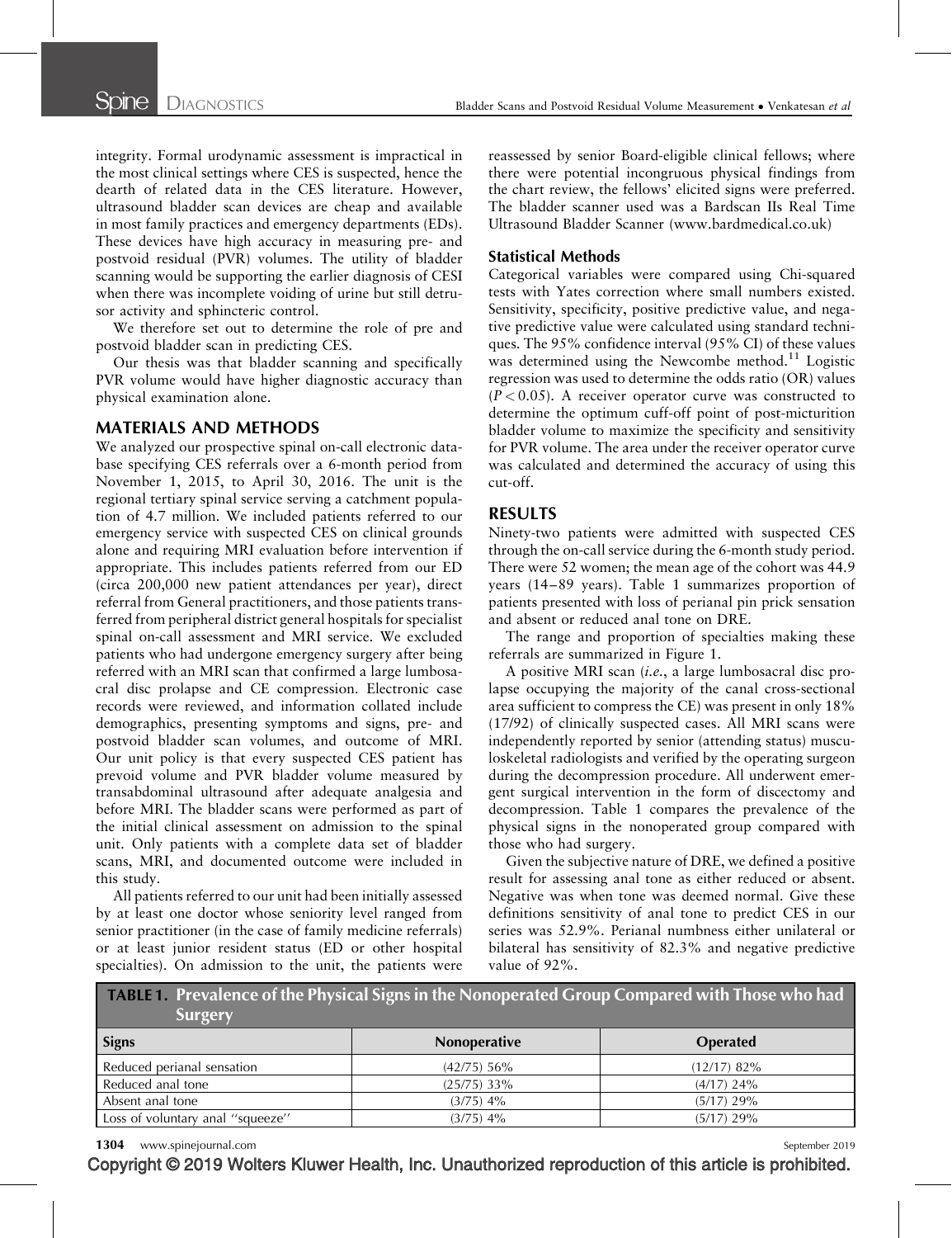

Figure 1. Range of specialties referring to spinal unit.

For the whole group, the mean  $(\pm 95\% \text{ CI})$  prevoid volume was  $470 \text{ mL } (\pm 61 \text{ mL})$  and the mean PVR volume was  $248$  mL ( $\pm 59$  mL). Mean postvoid for patients with CES with  $95\%$  CI was  $466$  mL ( $\pm 48$  mL).

For nonoperated group (without CES), mean postvoid with 95% CI was  $199 \text{ mL } (\pm 59 \text{ mL})$ . PVR volume for patients with CES *versus* patients without CES:  $P = 0.002$ .

With regards to prevoid volume, mean prevoid for patients with CES was  $672 \text{ mL } (\pm 138 \text{ } 95\% \text{ CI})$  and the respective value for patients without CES was 424 mL ( $\pm 64$ 95% CI). Prevoid volume for patients with CES versus patients without CES:  $P = 0.002$ .

Receiver operating characteristic (ROC) curves were constructed for prevoid and postvoid bladder volume to determine cut-off points to predict CES. On the basis of ROC, the optimal bladder volume cut-offs for predicting the CES were  $\geq 400 \text{ mL}$  for prevoid scan and  $\geq 200 \text{ mL}$  for postvoid scan.

For pre-micturition scan volume of <400 mL, probability of CES is 4.5% and for  $\geq 400 \text{ mL}$ , probability is 35%  $(P = 0.0006, \text{ Chi-square}).$ 

For postvoid scan, a residual volume of  $\langle 200 \text{ mL} \rangle$  has probability of 3.6%, and if greater than 200 mL, then the

probability of having CES is 43% ( $P < 0.000003$ ). ROC for postvoid volumes demonstrates area under curve of 0.81 for cut-off >200 mL (Figures 2 and 3).

Logistic regression analysis revealed that the odds of having cauda equine syndrome is 20.7 times higher given PVR bladder scan is  $>200$  mL (OR 20.7).

Table 2 outlines the sensitivity, specificity, and probability of CES for the observed bladder scan cut-off volumes.

Table 3 summarizes that PVR volume has higher sensitivity, specificity, and predictive value than perianal numbness in the evaluation of suspected CES.

### DISCUSSION

The diagnosis of CES remains problematic; published studies have shown that physical examination and elicited signs alone are unreliable.<sup>5-10,12</sup>

Bell *et al*<sup>[6](#page-5-0)</sup> in their prospective study concluded that no clinical characteristics correlated predicted CE compression on MRI.

Balasubramanian et  $al^5$  $al^5$  reported that no single clinical symptom or sign has absolute predictive value in establishing diagnosis of CES; only 18.8% of the suspected patients had CE compressive lesion seen in MRI.





Spine www.spinejournal.com 1305

 $1.0$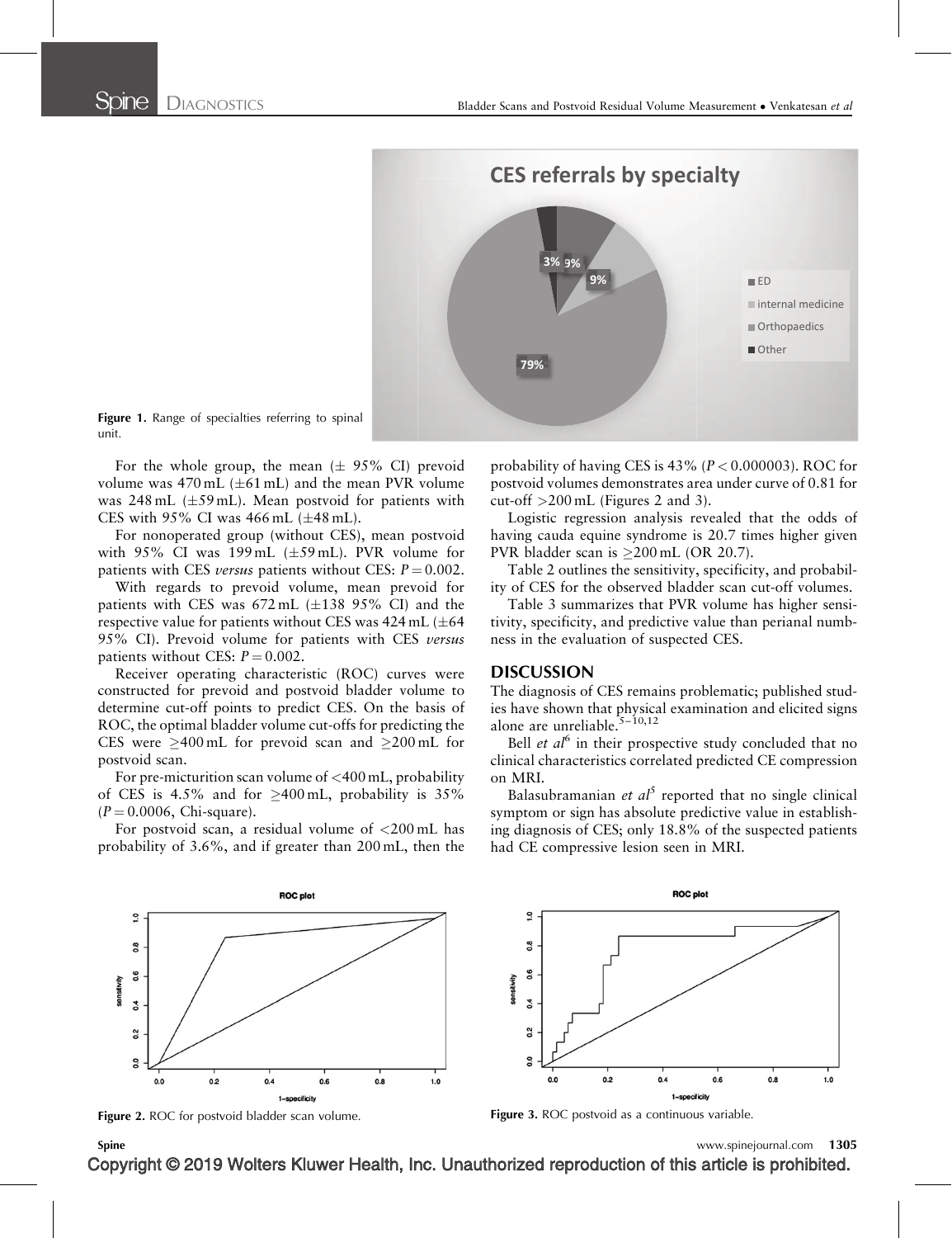| <b>TABLE 2. Proportion of Patients with Perianal</b><br>Numbness and Impaired Anal Tone<br>at Presentation |                                    |               |  |  |  |  |
|------------------------------------------------------------------------------------------------------------|------------------------------------|---------------|--|--|--|--|
| Sign                                                                                                       | <b>No. of Patients</b><br>$(n=92)$ | % of Patients |  |  |  |  |
| Perianal numbness                                                                                          | 56                                 | 61%           |  |  |  |  |
| Unilateral                                                                                                 | 22                                 | 24%           |  |  |  |  |
| Bilateral                                                                                                  | 34                                 | 37%           |  |  |  |  |
| Impaired/reduced<br>anal tone                                                                              | 37                                 | 40%           |  |  |  |  |

Similarly, Ahad et  $al^8$  $al^8$  confirmed that no clinical features were able to predict the presence of established CES on MRI.

The reasons for the poor predictive value of physical examination are complex and multifactorial. DRE has been an established requisite for adequate assessment of the suspected CES. Gooding *et al*<sup>[9](#page-5-0)</sup> in their retrospective study observed that DRE had no significant value in evaluation of suspected CES. Sherlock *et al*<sup>[12](#page-5-0)</sup> evaluated the reliability and accuracy of DRE on a model anus using pressure transduce; accuracy in assessing anal tone using is limited and not useful in suspected with CES.

In summary, assessment of anal tone in suspected CES is associated with significant interobserver variance. Absence of contraction or a patulous anus are late signs in the progression of CES, and more likely indicate CESR. Therefore, reliance on this sign is unhelpful in trying to establish an earlier diagnosis.

The other element of physical examination that receives considerable attention is the integrity of perianal or perineal sensation. Using sharp-touch or pin prick sensation as a test modality has obvious attraction in view of the dichotomous nature of the response (present or absent).

Unfortunately, there is considerable anatomical uncertainty regarding the relative positions of the S1 and S2 dermatomes. Figure 4 is a composite of dermatomal maps taken from internet sources. The S1 dermatome can either be confined to below the knee or extend toward the buttock. Alternatively, the S2 dermatome can either extend to the perianal region or be limited to below the buttock creases. Thus, a complaint of ''saddle anaesthesia'' may not be specific to CES, as a large lumbosacral disc herniation causing S1 nerve root compression may produce this symptomatic hypoaesthesia. Alternatively, reduced perianal sensation may be due to S1 rather than S2 compression, especially if testing is not carried out to the anal margin (i.e., S3/4).

Given the frequency of urination, it is urinary dysfunction that is the most common and self-evident symptom of CE compression. It is arguably the most important proxy in lieu of any direct measurement of intracanal pressure. Therefore, some form of urodynamic assessment of detrusor muscle and bladder sphincteric function is potentially advantageous.

In this study, the proportion of patients with MRI-confirmed CES was 18% out of 92 clinically suspected cases and this is like previously published observed rate.<sup>[5,6,8](#page-5-0)</sup> This confirms that the population studied was typical of most groups of suspected CES. Therefore, this study is both generalizable to most health care systems and the results are applicable in diverse clinical settings.

Measurement of PVR (the amount of residual urine in the bladder after a voluntary void) is a screening test for voiding dysfunction. In-and-out catheterization can be done after asking the patient to void but at the expense of discomfort for patients and carries a risk of urinary tract infection and trauma.<sup>[13](#page-5-0)</sup> Portable three-dimensional ultrasound scanning is an alternative noninvasive bedside method shown to provide highly accurate measurement of bladder volume. Coombes and Millard<sup>[14](#page-5-0)</sup> compared the Bladder Scan BVI 2500 series (Diagnostic Ultrasound, Bothell, WA) with catheterization for the measurement of bladder volume. Study results demonstrated no significant difference between estimates made with the bladder scan and catheter estimates of true volume.

Threshold values delineating what constitutes an abnormal PVR are poorly defined. Most urologists agree that volumes of 50 to 100 mL constitute the lower threshold to define an abnormal PVR. A PVR volume of less than 50 mL is considered adequate bladder emptying in young adult; in the elderly, between 50 and 100 mL is considered normal.<sup>[15](#page-5-0)</sup>

Analysis of the CE receiver operator characteristic (ROC) curve revealed PVR cut-off value of 200 mL as a strong predictor of CE compression in suspected cases with better sensitivity of 94%, specificity of 72%, and negative predictive value of 98%. The area under the ROC curve for the cut-off value of >200 mL was 0.81 and indicates that the discriminative power of the PVR cut-off is good, justifying its clinical utility in evaluation patients with suspected CES.

PVR of more than 200 mL was the most important predictor of MRI-confirmed cauda compression. Regression analysis revealed that odds of having CE compressive lesion in MRI is 20.7 times higher if PVR is more than 200 mL. PVR volume above 200 mL also had higher sensitivity, specificity, and predictive value as compared with perianal numbness (Table 4).

It has been argued that there should be a low threshold for requesting MRI scans in suspected CES.<sup>[16](#page-5-0)</sup> However, MRI scans indicate the size of the disc herniation and probable

| <b>TABLE 3. Sensitivity, Specificity, and Probability of CES for Pre/Postvoid Volumes</b> |                        |                      |                             |          |  |  |
|-------------------------------------------------------------------------------------------|------------------------|----------------------|-----------------------------|----------|--|--|
| <b>Residual Volume, mL</b>                                                                | <b>CES Probability</b> | Sensitivity (95% CI) | <b>Specificity (95% CI)</b> | $P$ (LR) |  |  |
| Prevoid $>400$                                                                            | 34%                    | $85\%$ (57-97)       | $67\%$ $(54-77)$            | 0.004    |  |  |
| Postvoid $>200$                                                                           | 43%                    | $94\%$ (73-99)       | $72\%$ (61-81)              | 0.005    |  |  |

1306 www.spinejournal.com September 2019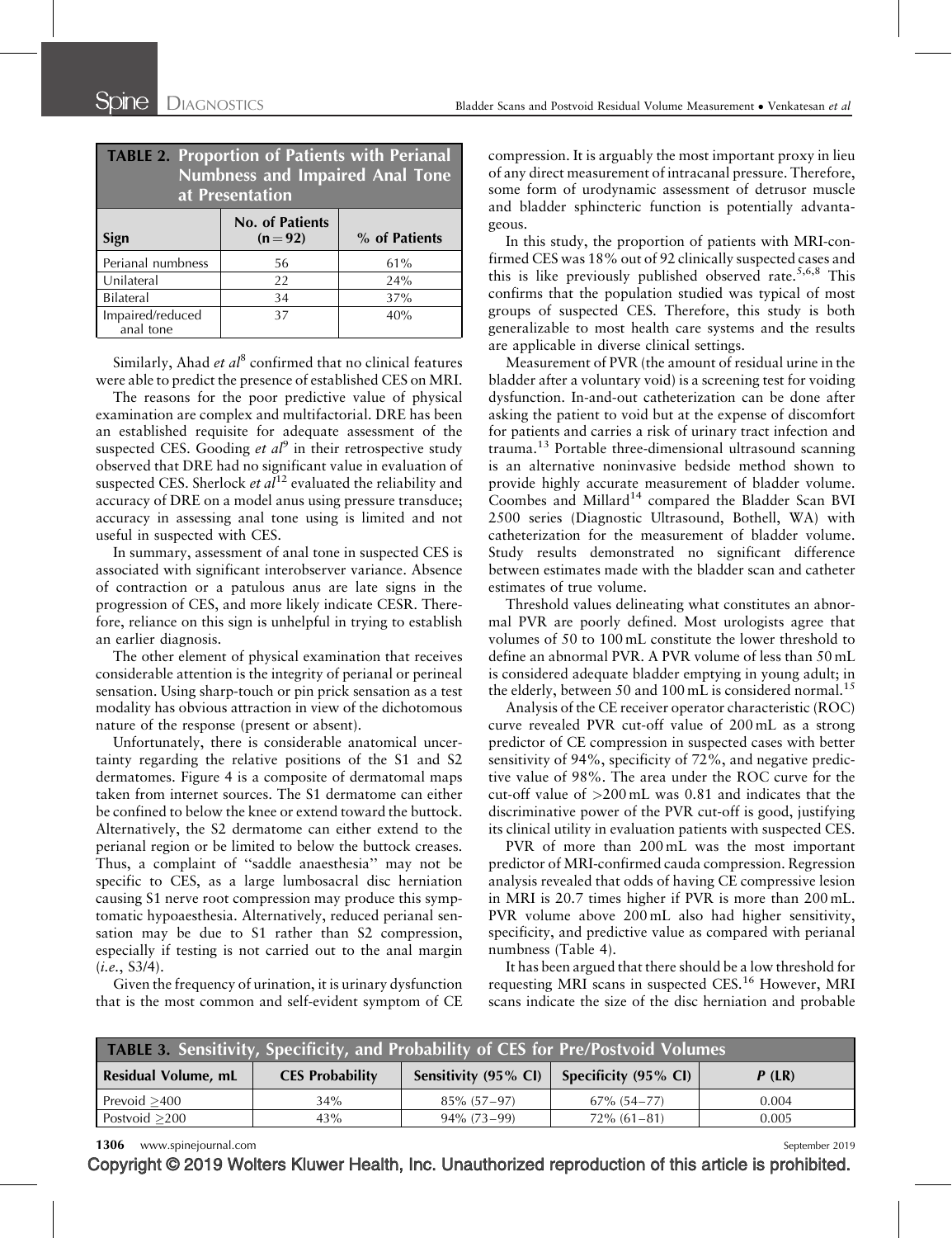

Figure 4. Published variation in sacral dermatomes.

compression. The latter may not cause CE dysfunction as experienced surgeons will attest.<sup>17</sup> Several studies have shown that patients with sciatica due to large disc herniations resolve naturally if there is no sphincter dysfunction. A nonoperative ''watchful-wait'' approach despite a massive disc herniation without sphincter involvement was both safe and efficacious with no emergency decompressions for CES.<sup>18,19</sup>

In our series, one patient had no urinary dysfunction or sphincteric disturbance but had documented bilateral sciatica and bilateral perianal numbness. His PVR was less than 200 mL and MRI scan demonstrated a large disc herniation with reported CE compression. The patient was counselled regarding the low risk of CES notwithstanding the MRI result. Nonetheless, he elected to have surgery due to severe pain. Although he did not have CES, it was decided to include him in the ''false-negative'' category of calculating specificity. Had he been omitted, then PVR <200 mL specificity would be 71% and the negative predictive value would rise to 100%.

Domen et  $al^{20}$  $al^{20}$  $al^{20}$  reported that urinary retention of more than 500 mL alone or in combination with two or more specific clinical characteristics were the most important predictors of MRI-confirmed cauda compression. Given our data, this higher PVR threshold of 500 mL in our opinion would potentially miss definite CES cases.

The trajectory of ordering MRI scans in the majority of suspected CES will have some substantial cost implications

in terms of negative scans and inpatient bed-days and transport costs. It must be questioned whether this trend is affordable or proper where most health budgets are shrinking in relative terms.

No one would dispute the need for timely diagnosis and surgical intervention to reduce the long-term disability of CES. Unfortunately, conventional physical signs have low sensitivity and specificity, which creates clinical uncertainty. In this paper, we are suggesting that bladder scanning and PVR is a useful adjunct to and better than conventional physical examination. Use of PVR threshold gives an objective measurement of voiding function and potential CE dysfunction. Its use allows reasonable risk stratification; where there is normal perianal sensation and a PVR <200 mL, then the risk of CES is negligible. That individual does not require an urgent, often out-of-hours MRI scan; rather, the associated radiculopathy should be treated according to local protocols and practice. A PVR of <200 mL allows the assessing physician confidence to defer a scan till normal working hours

Conversely, a PVR  $>200$  mL should be leverage for an urgent scan. Severe back and sciatic pain may prevent complete bladder voiding. These may give instances of ''negative scans,'' that is, disc herniations that do not compress the CE. However, it is our opinion that the selected threshold is a reasonable balance between avoidable scanning in the majority versus potential early diagnosis of CES.

| <b>TABLE 4. Sensitivity, Specificity, Positive Predictive Value (PPV), and Negative Predictive Value</b><br>(NPV) of Perianal Numbness versus Postvoid Residual Volume >200 mL |                      |                      |                     |                     |  |  |
|--------------------------------------------------------------------------------------------------------------------------------------------------------------------------------|----------------------|----------------------|---------------------|---------------------|--|--|
| Sign                                                                                                                                                                           | Sensitivity (95% CI) | Specificity (95% CI) | <b>PPV (95% CI)</b> | <b>NPV (95% CI)</b> |  |  |
| Perianal numbness                                                                                                                                                              | $82.3\%$ (59-94)     | $42\%$ (32-53)       | $25\%$ (16-38)      | $92\% (78-97)$      |  |  |
| Postvoid residual (PVR)<br>$>$ 200 mL                                                                                                                                          | $94\% (73-99)$       | $72\%$ (61-81)       | $43\% (29-59)$      | $98\%$ (90-100)     |  |  |

Spine www.spinejournal.com 1307